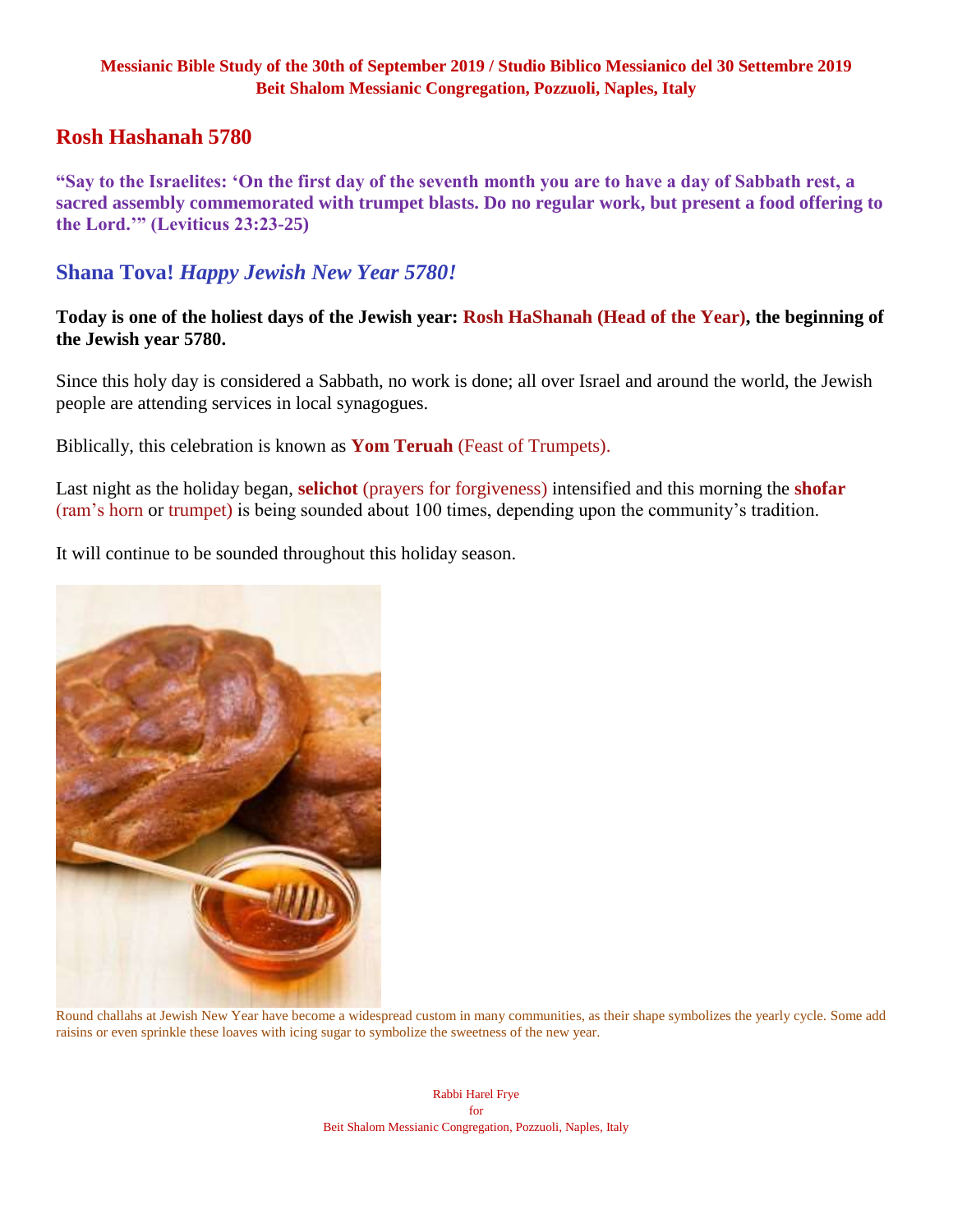#### **First and Second Day Customs**

This holiday is a feast; therefore, it is customary for families to gather for a holiday meal that begins with the blessing over two round challahs (egg bread) dipped in honey. The challah is round to represent completeness, the continuity of creation and the omnipresence of God, as well as the yearly cycle.

Right afterward, apple slices are dipped in honey. This simple tradition conveys the hope that the coming year will be sweet and free of sorrow.

Today, a special ceremony called **Tashlich** (casting off) will be performed.

This ritual involves symbolically casting off sin. To do this, bits of bread and other food will be tossed into a body of water, such as a stream, river, lake, pond or sea, which will carry them away. As we toss them we recite **Micah 7:18-19** and other verses.

**"Who is a God like you, who pardons sin and forgives the transgression of the remnant of his inheritance? You do not stay angry forever but delight to show mercy. You will again have compassion on us; You will tread our sins underfoot and hurl all our iniquities into the depths of the sea." (Micah 7:18-19)**



Rabbi performing Tashlich on the Israeli coast of the Mediterranean Sea.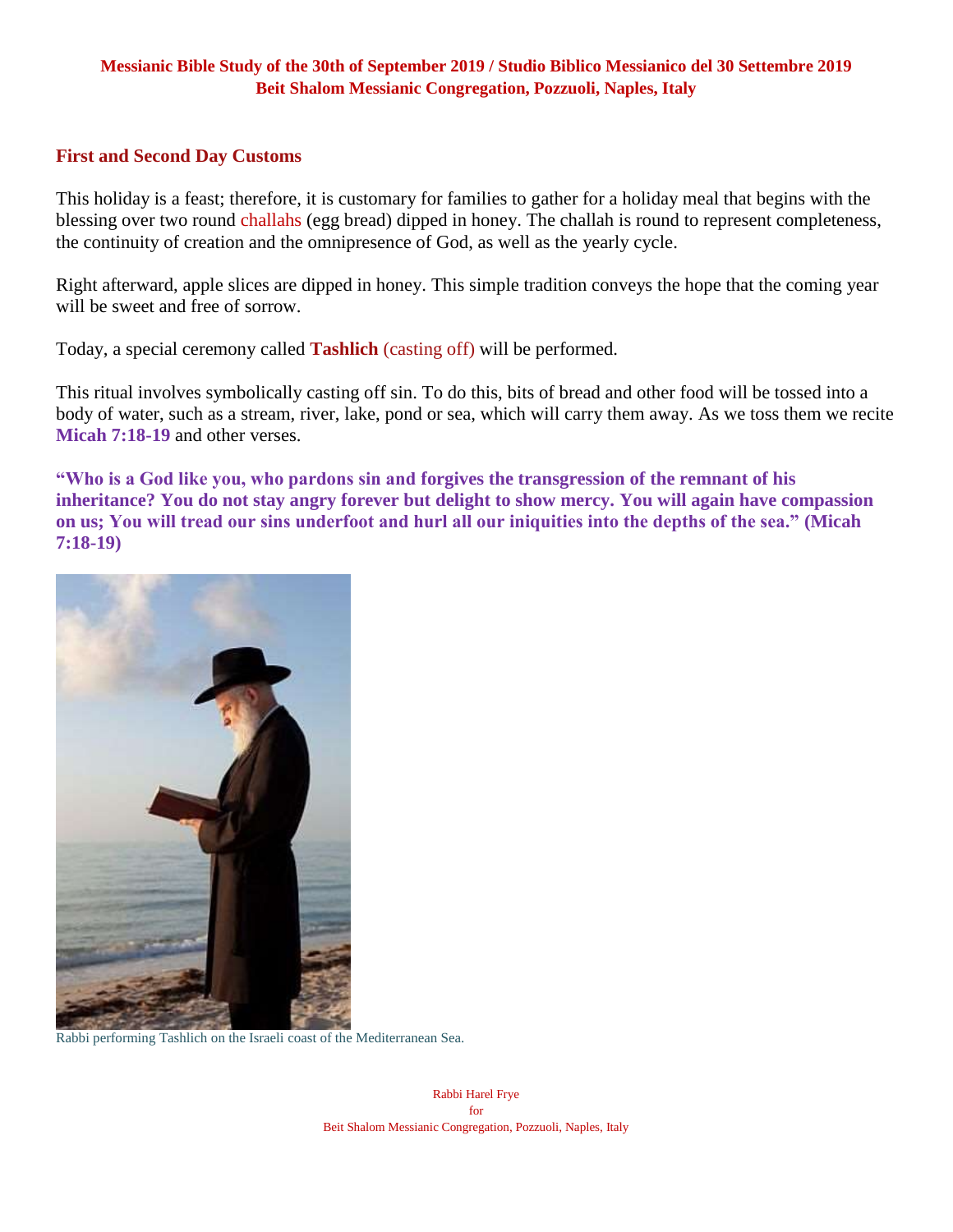Tonight as the sun goes down, the second night of Rosh HaShanah will begin, and many will observe the tradition of serving a fruit that has just come into season. This fruit is often the pomegranate since it comes into season in Israel around this time.

According to Jewish tradition, the pomegranate has 613 seeds, which is the same number of **mitzvot (commandments)** in the Torah. The following blessing called the Shehecheyanu (Who Has Given Us Life) is recited before eating the fruit: **Blessed are You, Lord our God, King of the Universe, who has kept us alive, sustained us, and brought us to this season. Amen.**



Shofar, tallit (prayer shawl), and a pomegranate

### **The Blasting of the Shofar**

**"On the first day of the seventh month you are to have a day of rest [Shabbaton], a sacred assembly [mikreh kodesh] commemorated with trumpet blasts [Zichron Teruah]." (Leviticus 23:24)**

In **Leviticus 23:24**, Rosh HaShanah is called **Shabbaton Zichron Teruah**, which is translated as a special Sabbath holiday of remembrance with the blasting of the shofar.

That is why a central observance of this holy day is the sounding of the shofar, which **heralds God as King of the Universe**. The shofar played a role when God came to the Israelites in a dense cloud and as fire at Mount Sinai.

There in His presence, on the morning of the third day, three months after they left Egypt, amidst booming thunder and flashes of lightning, the shofar sounded. We can only imagine the intensity of the scene. It was so powerful that **"everyone in the camp trembled." (Exodus 19:16)**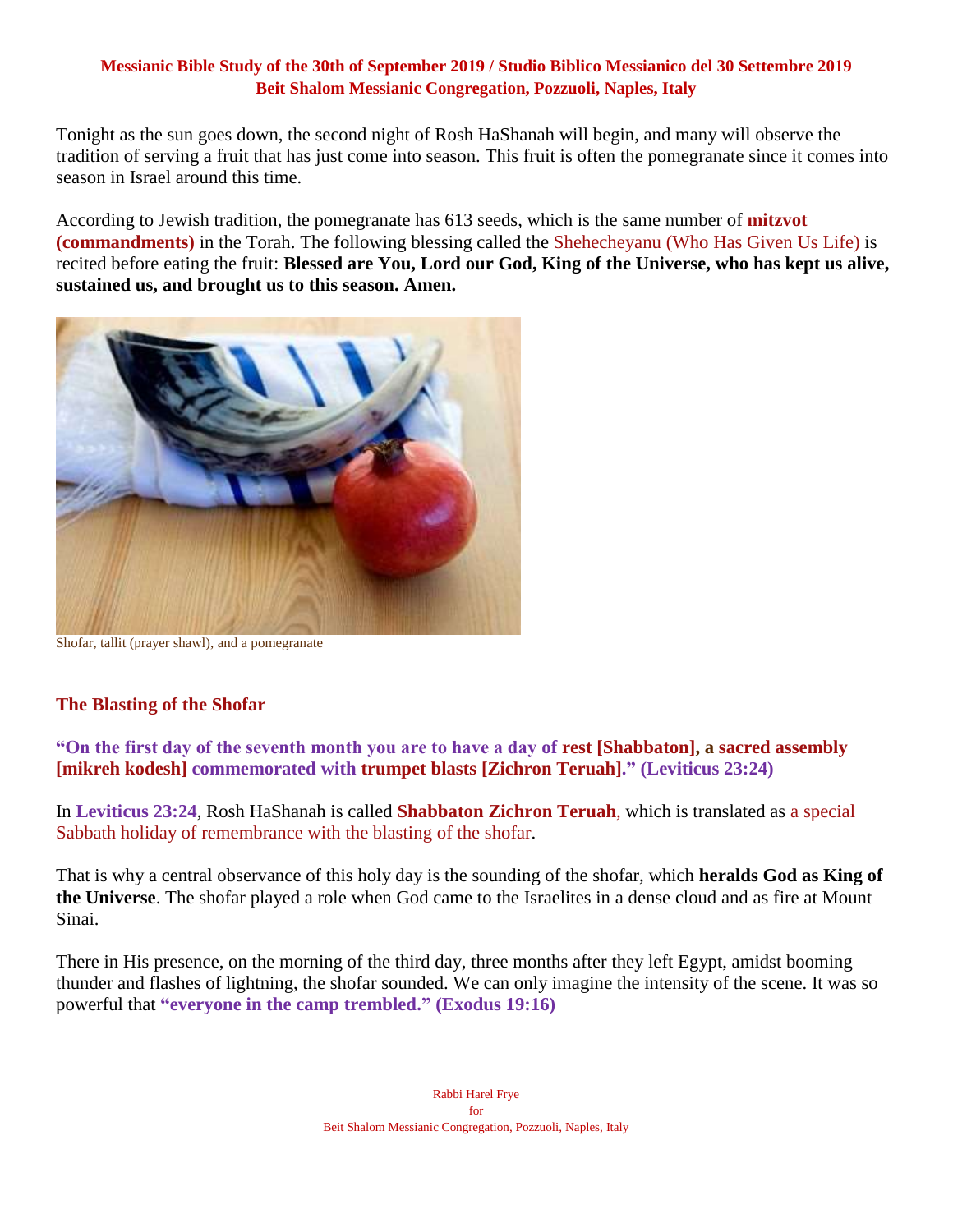Who blew the shofar from that thick cloud on Mount Sinai with all the people of Israel gathered below? Was it The Angel of the Lord or did Elohim — God Himself — blow the shofar?



A Jewish man blows the long shofar, which is fashioned from the horn of a greater kudu (southeastern African antelope) in the Yemenite Jewish style, at the Western (Wailing) Wall.

### **The shofar is an instrument of great spiritual significance.**

The purpose of the sound of the shofar is to wake God's people out of their spiritual slumber, to cause them to see the signs of the times, and to remind them to examine the spiritual condition of their lives.

This is the message of **teshuvah (repentance)**, which in Hebrew literally means **to return.** Teshuvah, therefore, is turning from our sins and returning to God.

So, why do we blow the shofar on Yom Zichron Teruah? Although we know it is a commandment, the reasons are not specifically stated.

**"On the first day of the seventh month hold a sacred assembly and do no regular work. It is a day for you to sound the trumpets [Yom Teruah]." (Numbers 29:1)**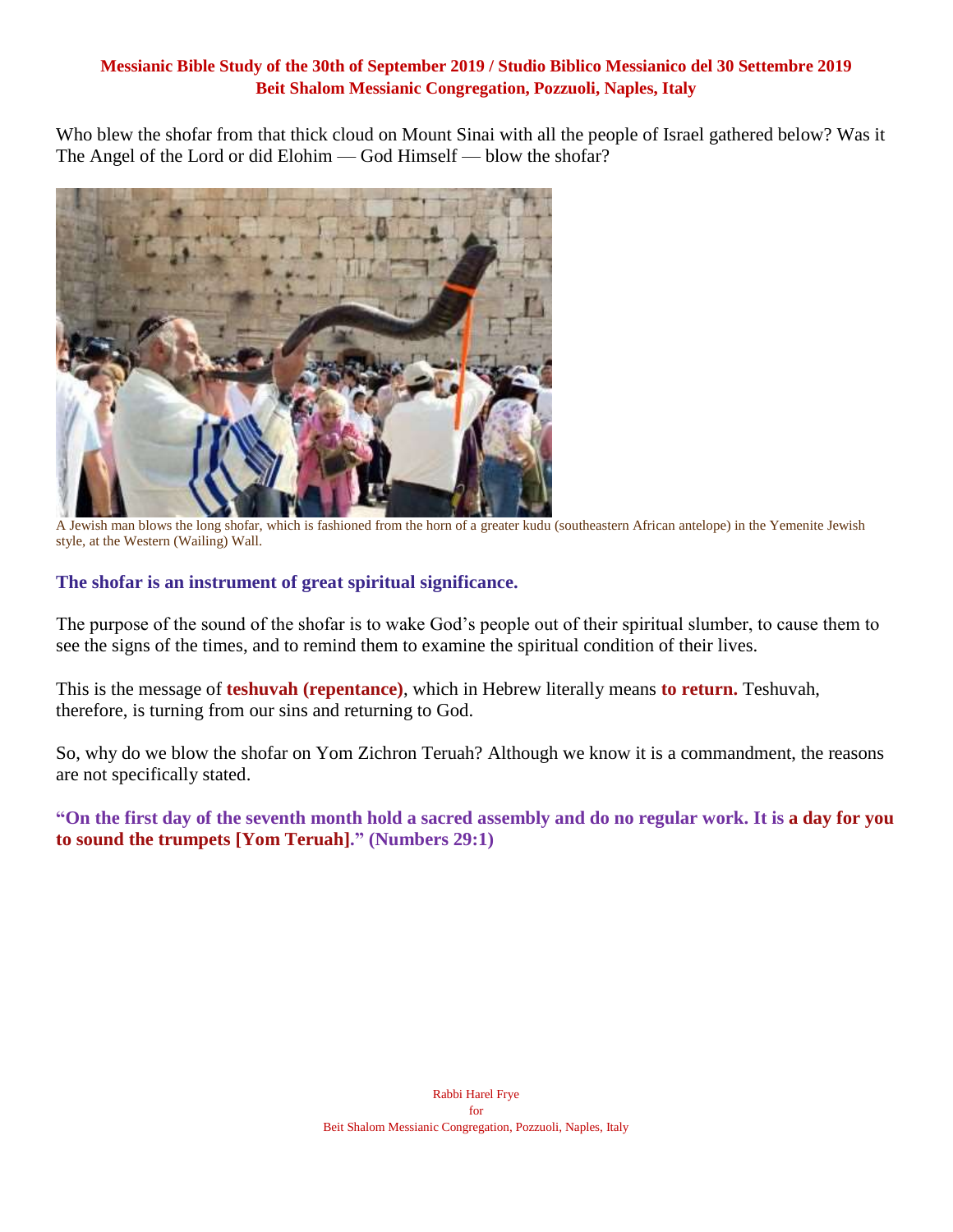

Young boy blowing a shofar made from a ram's horn.

### **Occasions to Blow the Shofar**

#### **In the Biblical times of Israel, the shofar was blown for several reasons:**

- 1. To **mark** the arrival of a new moon;
- 2. To **celebrate** a **simcha** (joyous occasion);
- 3. To **proclaim** liberty to the captives;
- 4. To **hail** a king at his coronation;
- 5. To **warn** of impending judgment;
- 6. To **gather** troops to battle;
- 7. To **sound** an alarm;
- 8. To **call** a sacred assembly and time of fasting;
- 9. To **confuse** the enemy camp; and
- 10. To **draw** God's attention.

Some of these purposes are demonstrated in the following prophecies of Joel:

#### **Sounding the Shofar as an Alarm**

**"Blow the trumpet [shofar] in Zion, and sound an alarm in my holy mountain; let all the inhabitants of the land tremble: for the day of the Lord comes, for it is close at hand; a day of darkness and gloominess.... "Tear your heart, and not your garments, and turn to the Lord, your God; for He is gracious and merciful, slow to anger, and abundant in loving kindness, and relents from sending calamity." (Joel 2:1-2, 13)**

#### **Sounding the Shofar to Call an Assembly**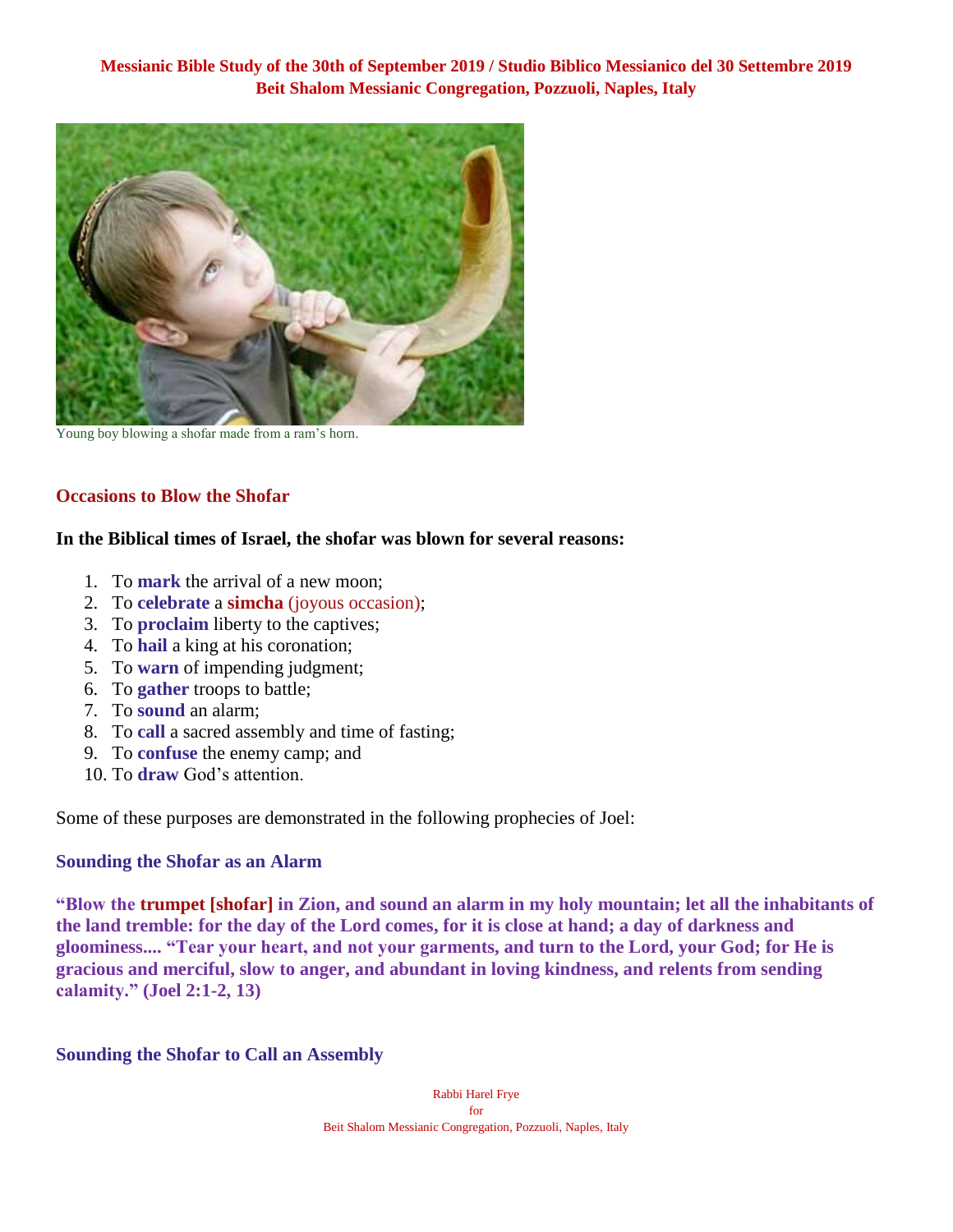**"Blow the trumpet [shofar] in Zion! Sanctify a fast. Call a solemn assembly." (Joel 2:15)**



Shofars are often made from the horns of a ram.

### **The Shofar of Mercy: the Binding of Isaac**

### **"Abraham said, 'God will provide Himself the lamb for a burnt offering, my son.'" (Genesis 22:8)**

Since the shofar is a ram's horn, it may be understood to represent God's mercy as demonstrated in the Book of Genesis when God spared the life of Isaac.

In obedience to God's command, Abraham had prepared to offer up his son on the altar as a sacrifice; however, true to Abraham's faith, God stayed His hand and provided a ram caught in the thicket for the sacrifice (**Genesis 22**).

Although some may blow the ram's horn (shofar) to remind us of God's mercy to Abraham, God has revealed His mercy to us even more so through Yeshua (Jesus).

He did not spare the life of His only Son, Yeshua, but gave it up for us in order that our names may be written in the Book of Life (**Romans 8:32**).

With this in mind, it is entirely fitting that we, along with the entire household of Israel, greet one another at this season with the traditional blessing: *May your name be inscribed in the Book of Life!*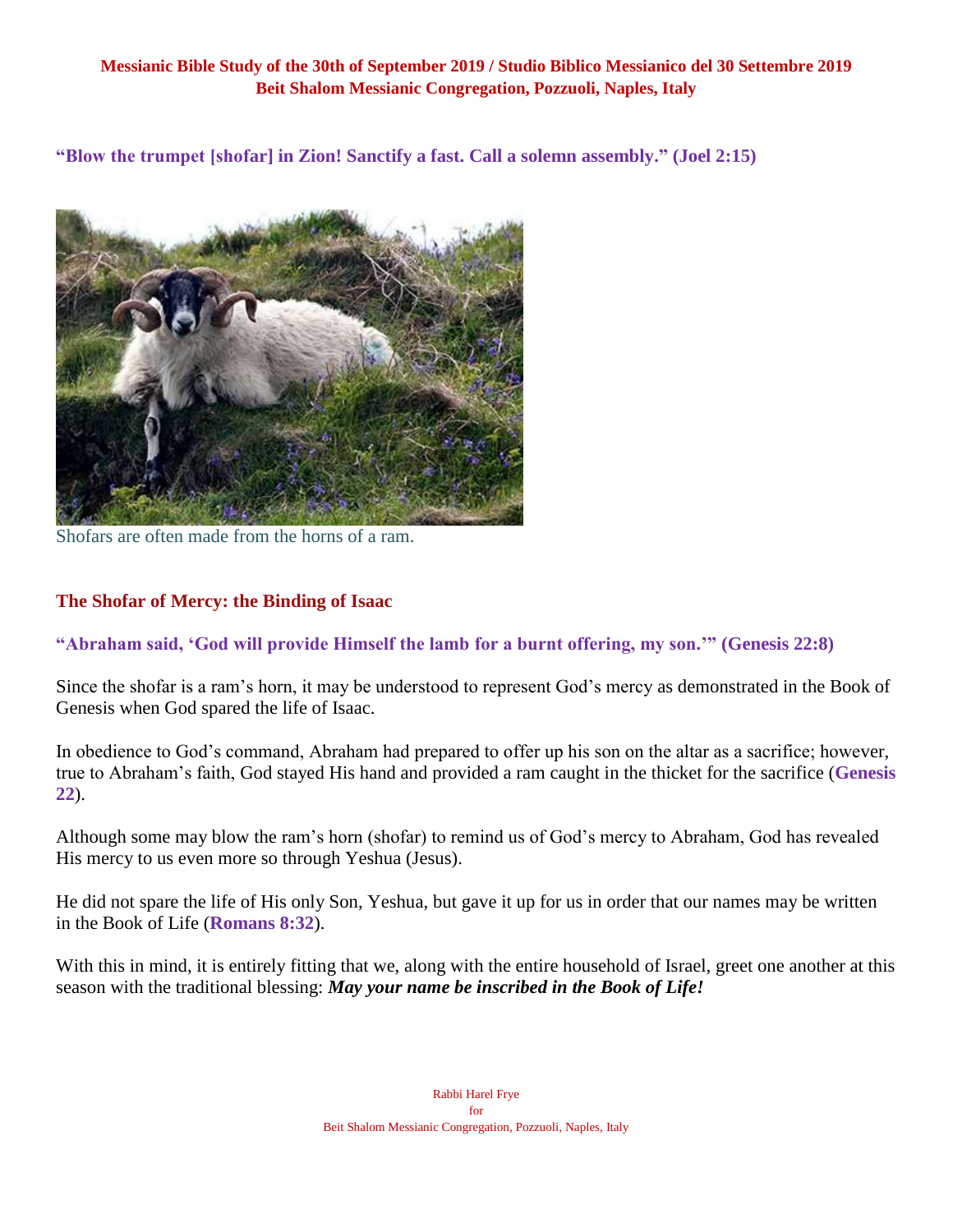**"Nothing impure will ever enter it, nor will anyone who does what is shameful or deceitful, but only those whose names are written in the Lamb's book of life." (Revelation 21:27, see also Revelation 3:5, Exodus** 



### **The Shofar in Warfare**

**"So the people shouted, and the priests blew the trumpets [shofarot]. It happened, when the people heard the sound of the trumpet [shofar], that the people shouted with a great shout, and the wall fell down flat, so that the people went up into the city, every man straight before him, and they took the city." (Joshua 6:20)**

**The Bible contains many references to the shofar being used in battle**; for instance, in the Book of Joshua, we read that Joshua and his Israelite army took the enemy city of Jericho with the sounding of the **shofarot** (plural of shofar).

In another example found in the Book of Judges, Gideon and his small band of men blew their shofarot and gained a victory over the Midianites (**Judges 7:192-5**).

**"When the three hundred trumpets sounded, the Lord caused the men throughout the camp to turn on each other with their swords." (Judges 7:22)**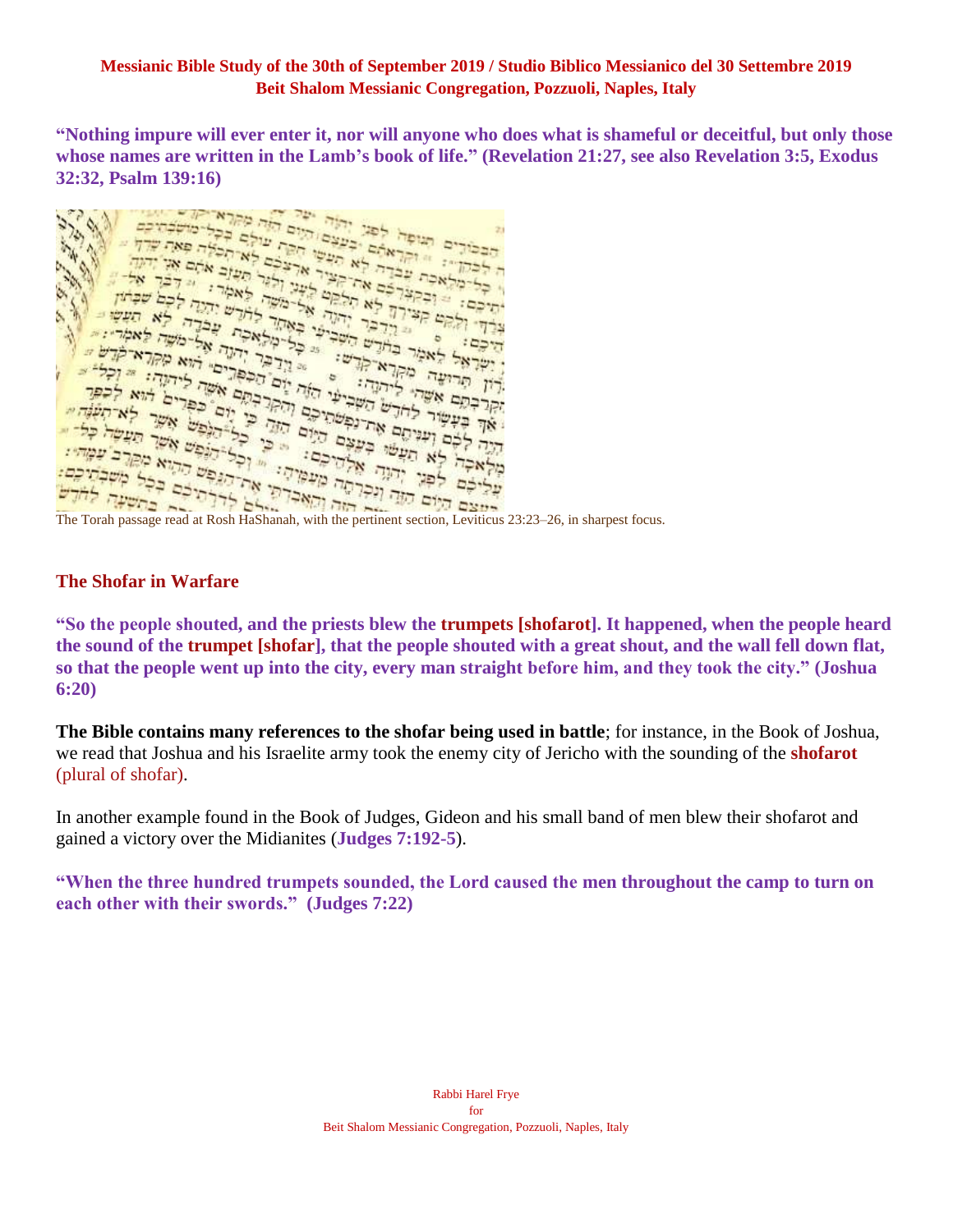

**The Taking of Jericho**, by James Tissot

**How does this relate to us, as people who know the God of Israel today?**

**God's promise in the Book of Numbers to deliver His people when they blow the shofar in battle is still applicable: "When you go to war in your land against the adversary who oppresses you, then you shall sound an alarm with the trumpets [shofarot]. Then you will be remembered before the Lord your God, and you will be saved from your enemies." (Numbers 10:9)**

Today, the shofar is being rediscovered as a powerful instrument of spiritual warfare.

For that reason, it is blown not only in Jewish synagogues during the High Holy Days, but also in Messianic Jewish Congregations and Christian Churches all over the world as a declaration of spiritual warfare.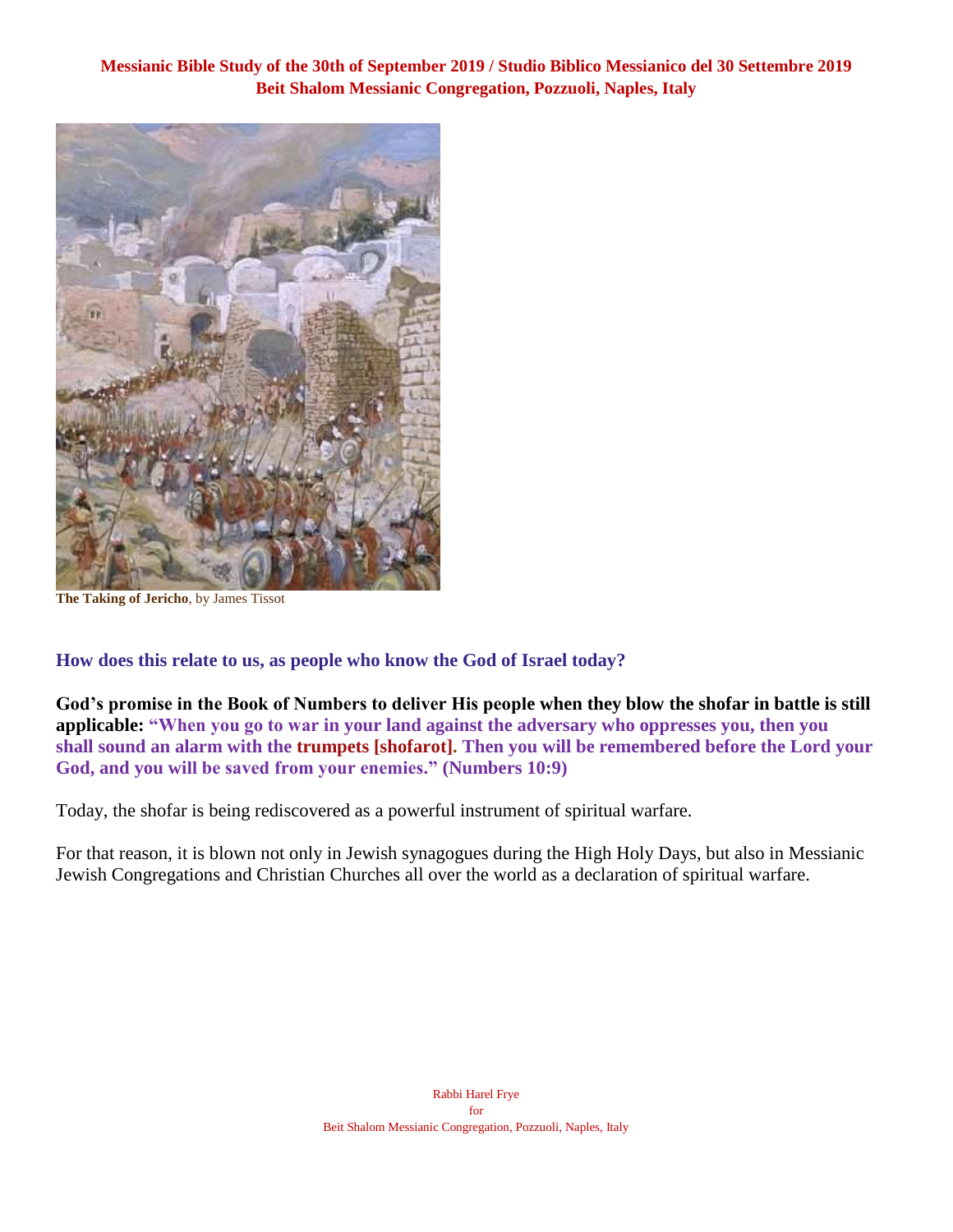

### **The Shofar of Impending Judgment**

In chapter eight of the Book of Revelation, **judgment begins with the blast of the shofar,** and the earth is struck with plagues reminiscent of those in Egypt: **"The first angel sounded his trumpet, and there came hail and fire mixed with blood, and it was hurled down upon the earth. A third of the earth was burned up, a third of the trees were burned up, and all the green grass was burned up." (Revelation 8:7)**

The blasts of the shofar will also herald the return of Yeshua (Jesus) and the resurrection of the dead. **Yeshua the Messiah will return with a shout and the "shofar call of God."**

**"For the Lord Himself will come down from heaven with a commanding shout, with the voice of an archangel, and with the shofar call of God, and the dead in Messiah will rise first." (1 Thessalonians 4:16)**

In First Corinthians, the resurrection of the dead in Messiah is also connected with the last shofar blast:

**"Behold, I tell you a mystery. We will not all sleep, but we will all be changed, in a moment, in the twinkling of an eye, at the last trumpet [shofar]. For the trumpet will sound, and the dead will be raised incorruptible, and we will be changed." (1 Corinthians 15:51-52)**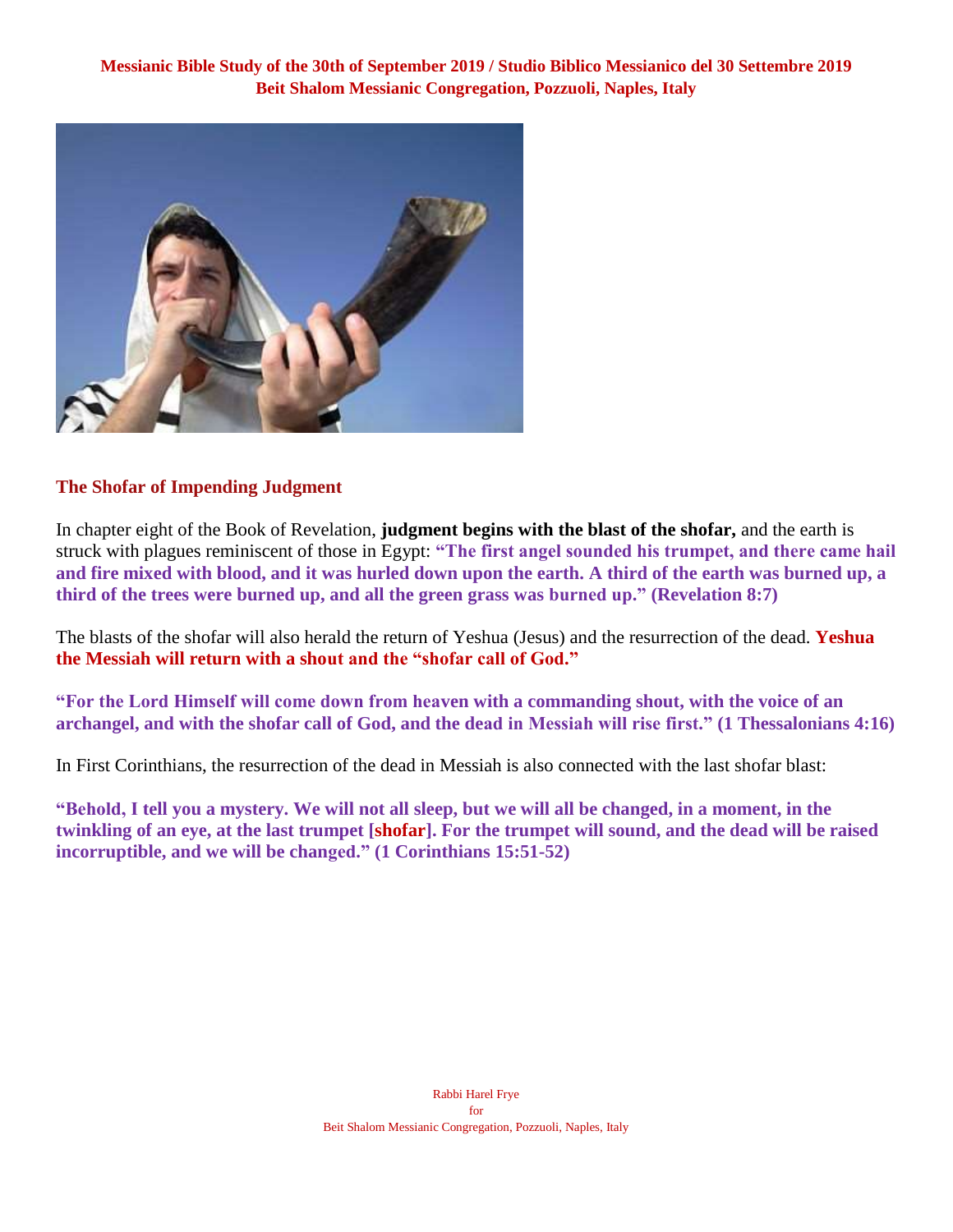

The seventh and final shofar that we read about in the Book of Revelation will sound when Yeshua returns. It will hail Him as King Messiah.

### **The Shofar Hailing King Messiah**

**"The seventh angel sounded, and great voices in heaven followed, saying, 'The kingdom of the world has become the Kingdom of our Lord, and of His Messiah. He will reign forever and ever!'" (Revelation 11:15)**

The eleventh chapter of the Book of Revelation reveals that **Yeshua will be hailed as King with the sounding of the seventh and final shofar.**

As the time for the sounding of that seventh shofar draws ever nearer, we ask that you help us to sound the shofar of liberty to captive Israel and proclaim King Messiah Yeshua to the Jewish people.

**"Blow the trumpet in Zion, and sound an alarm in my holy mountain! Let all the inhabitants of the land tremble, for the day of the Lord comes, for it is close at hand." (Joel 2:1)**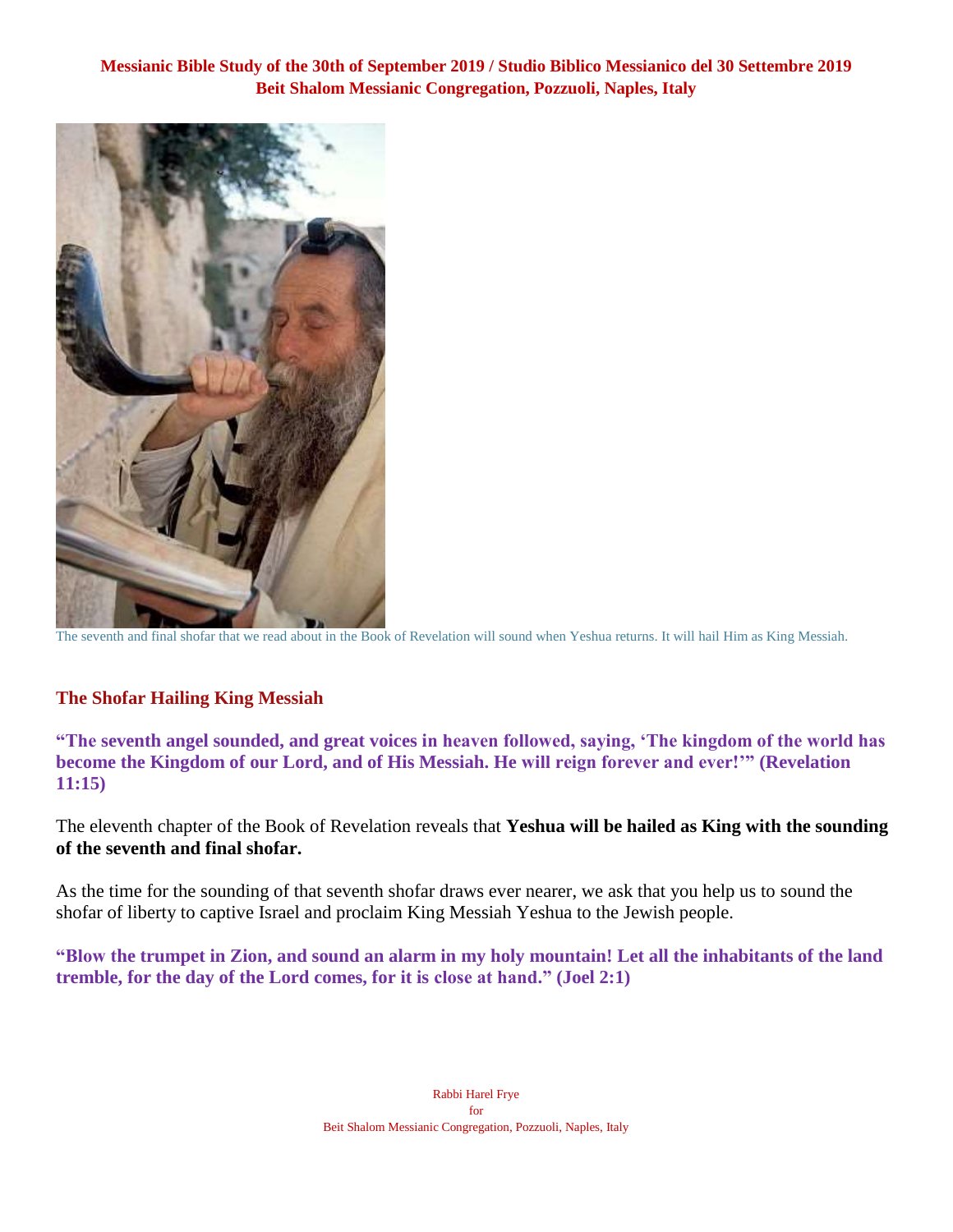

Honey and apple, foods traditionally served at Rosh HaShanah, symbolize the desire for a sweet new year.

**"Hear the word of the LORD, you nations; proclaim it in distant coastlands: 'He who scattered Israel will gather them and will watch over His flock like a shepherd.'" (Jeremiah 31:10)**

### **You can SOUND THE TRUMPET IN ZION today on Rosh HaShanah**

**[Give a Special Rosh Hashanah Gift Today](https://villageofhopejusticeministry.org/)**

## **[Give your Tithe](https://villageofhopejusticeministry.org/) to Hashem (God)**

**"Be sure to set aside a tenth of all that your fields produce each year." (Deuteronomy 14:22)**

## *Shana Tova* **from Village of Hope & Justice Ministry!**

**Have a Good and Sweet New Year.**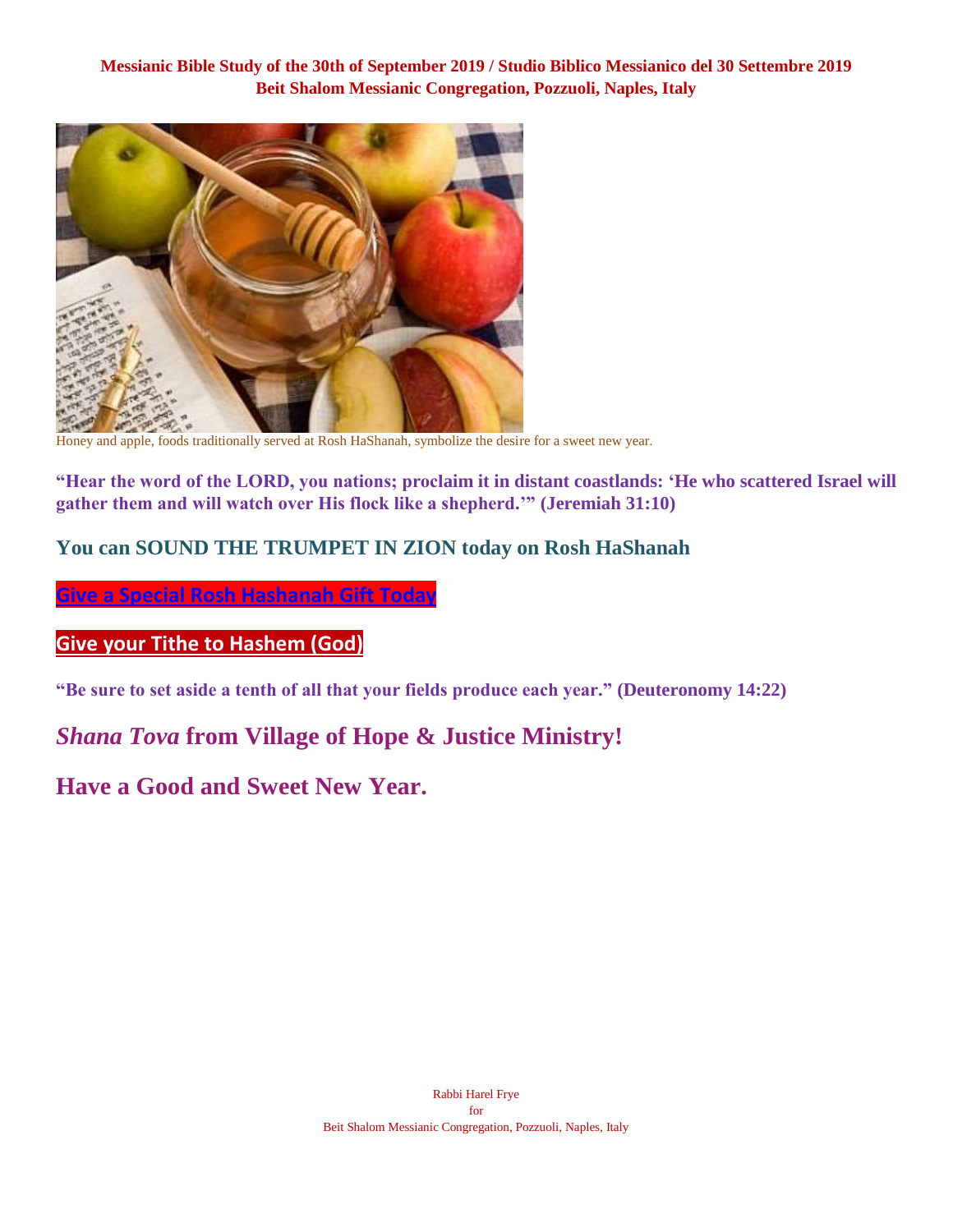## **Rosh Hashanah 5780**

**"L'Eterno parlò ancora a Mosè, dicendo: 'Parla ai figli d'Israele e di' loro: Nel settimo mese, il primo giorno del mese avrete un riposo solenne, una celebrazione festiva annunciata a suon di tromba, una santa convocazione. Non farete in essa alcun lavoro servile e offrirete all'Eterno dei sacrifici fatti col fuoco.'" (Levitico 23:23-25)**

## **Shana Tova! Felice Nuovo Anno Ebraico 5780!**

Oggi è uno dei giorni più santi dell'anno Ebraico: **Rosh HaShanah** (Capo d'Anno), l'inizio dell'anno Ebraico 5780.

Poiché questo giorno santo è considerato un Sabato, non viene fatto alcun lavoro; in tutto Israele e in tutto il mondo, il popolo Ebraico partecipa ai culti nelle sinagoghe locali. Biblicamente, questa celebrazione è conosciuta come **Yom Teruah** (Festa delle Trombe).

Ieri sera, quando sono iniziate le vacanze, le **selichot** (preghiere per il perdono) si sono intensificate e questa mattina lo **shofar** (corno di ariete o tromba) viene suonato circa 100 volte, a seconda della tradizione della comunità. Continuerà ad essere suonato per tutta la stagione delle feste.

### **Usanza del Primo e Secondo Giorno**

Questa festa è una festa; pertanto, è consuetudine che le famiglie si riuniscano per un pasto festivo che inizia con la benedizione su due **challah rotondi** (pane all'uovo) immersi nel miele. Il challah è tondo per rappresentare la completezza, la continuità della creazione e l'onnipresenza di Hashem (Dio), nonché il ciclo annuale. Subito dopo, le fette di mela vengono immerse nel miele. Questa semplice tradizione trasmette la speranza che il prossimo anno sarà dolce e privo di dolore. Oggi verrà eseguita una cerimonia speciale chiamata **Tashlich** (partenza). Questo rituale implica simbolicamente lo scacciare il peccato. Per fare questo, frammenti di pane e altro cibo verranno gettati in uno specchio d'acqua, come un ruscello, un fiume, un lago, uno stagno o un mare, che li porterà via. Mentre li lanciamo recitiamo **Michea 7:18-19** e altri versi.

**"Qual Dio è come te, che perdona l'iniquità e passa sopra la trasgressione del residuo della sua eredità? Egli non conserva per sempre la sua ira, perché prende piacere nell'usare misericordia. Egli avrà nuovamente compassione di noi, calpesterà le nostre iniquità. Tu getterai in fondo al mare tutti i nostri peccati." (Michea 7:18-19)**

Stasera mentre il sole tramonta, inizierà la seconda notte di Rosh HaShanah, e molti osserveranno la tradizione di servire un frutto che è appena entrato nella stagione. Questo frutto è spesso il melograno poiché arriva in Israele in questo periodo. Secondo la tradizione Ebraica, il melograno ha 613 semi, che è lo stesso numero di **mitzvot** (comandamenti) nella Torah. La seguente benedizione chiamata **Shehecheyanu** (che ci ha dato la vita) viene recitata prima di mangiare il frutto: **Beato te, Signore nostro Dio, Re dell'Universo, che ci hai tenuti in vita, ci ha sostenuto e ci hai portato in questa stagione. Amen.**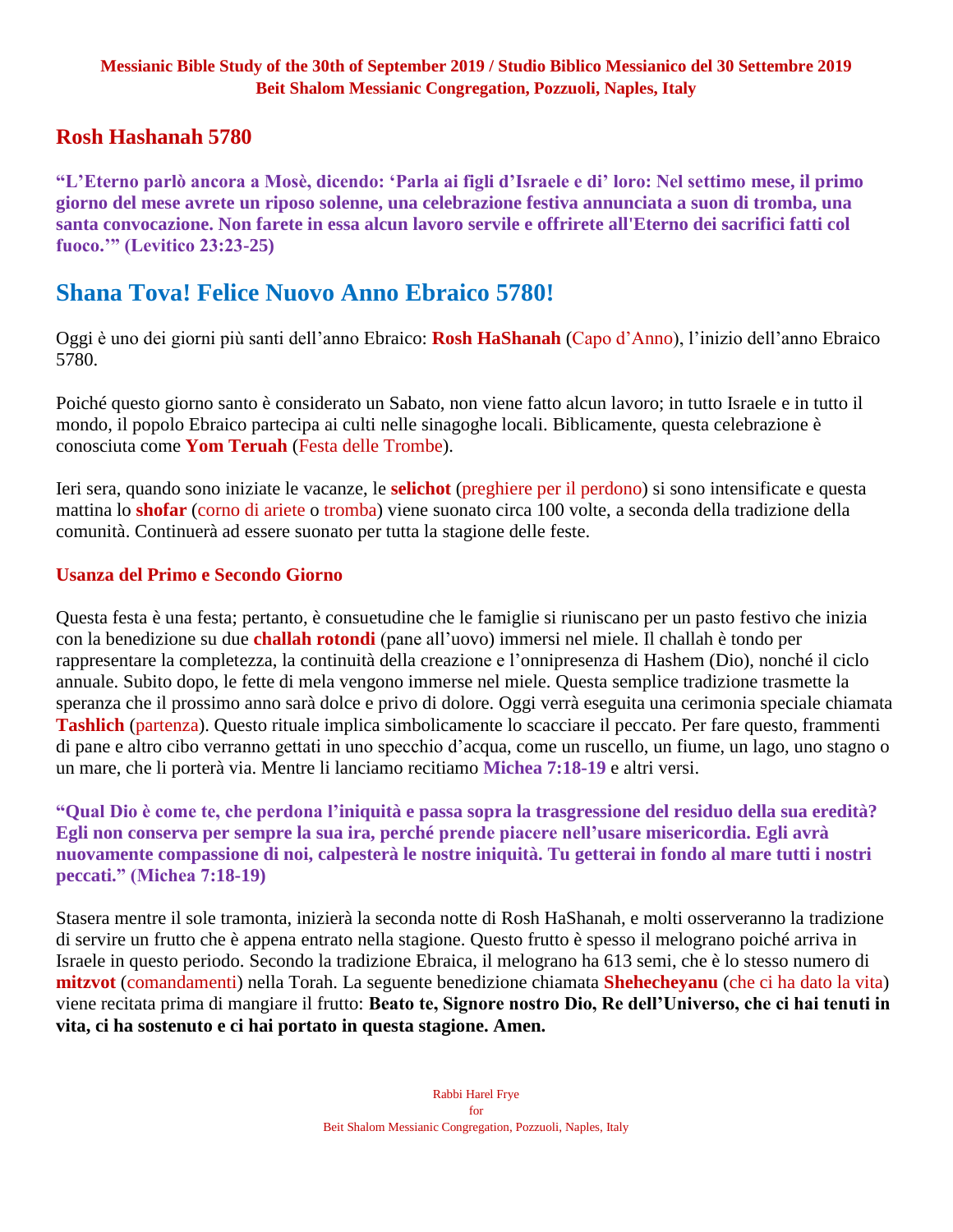### **Il Suono dello Shofar**

### **"Il primo giorno del settimo mese devi avere un giorno di riposo [Shabbaton], un'assemblea sacra [mikreh kodesh] commemorata con suono di tromba [Zichron Teruah]." (Levitico 23:24)**

In **Levitico 23:24**, Rosh HaShanah è chiamato Shabbaton Zichron Teruah, che è tradotto come una speciale festa di Sabato in ricordo del suono dello shofar.

Ecco perché un'osservanza centrale di questo giorno santo è il suono dello shofar, che annuncia Hashem (Dio) come re dell'Universo. Lo shofar ebbe un ruolo quando Hashem (Dio) venne dagli Israeliti in una densa nuvola e come fuoco sul Monte Sinai. Lì alla sua presenza, la mattina del terzo giorno, tre mesi dopo che avevano lasciato l'Egitto, tra tuoni e lampi fragorosi, lo shofar suonò. Possiamo solo immaginare l'intensità della scena. Era così potente che "tutti nel campo tremavano". (**Esodo 19:16**)

Chi ha fatto suonare lo shofar da quella fitta nuvola sul Monte Sinai con tutto il popolo di Israele riunito sotto? Era l'Angelo del Signore o Elohim - Dio stesso – a suonare lo shofar?

### **Lo shofar è uno strumento di grande significato spirituale.**

Lo scopo del suono dello shofar è di svegliare le persone di Hashem (Dio) dal loro sonno spirituale, di far loro vedere i segni dei tempi e di ricordare loro di esaminare le condizioni spirituali della loro vita. Questo è il messaggio di **teshuvah** (pentimento), che in Ebraico significa letteralmente ritorno. Teshuvah, quindi, sta per allontanamento dai nostri peccati e ritorno ad Hashem (Dio). Quindi, perché facciamo suonare lo shofar su Yom Zichron Teruah? Sebbene sappiamo che è un comandamento, i motivi non sono specificatamente indicati.

**"Nel settimo mese, nel primo giorno del mese avrete una santa convocazione; non farete alcun lavoro servile; sarà per voi il giorno del suono delle trombe [Yom Teruah]." (Numeri 29:1)**

### **Occasioni per Suonare lo Shofar**

Al tempo biblico di Israele, lo shofar fu fatto suonare per diversi motivi:

- 1. Per **segnare** l'arrivo di una luna nuova;
- 2. **Celebrare** un simcha (occasione gioiosa);
- 3. **Proclamare** la libertà ai prigionieri;
- 4. **Acclamare** un re alla sua incoronazione;
- 5. **Avvertire** dell'imminente giudizio;
- 6. **Radunare** truppe per combattere;
- 7. Per **emettere** un allarme;
- 8. **Chiamare** un'assemblea sacra e il tempo del digiuno;
- 9. **Confondere** l'accampamento nemico; e
- 10. Per **attirare** l'attenzione di Dio.

Alcuni di questi scopi sono dimostrati nelle seguenti profezie di Gioele: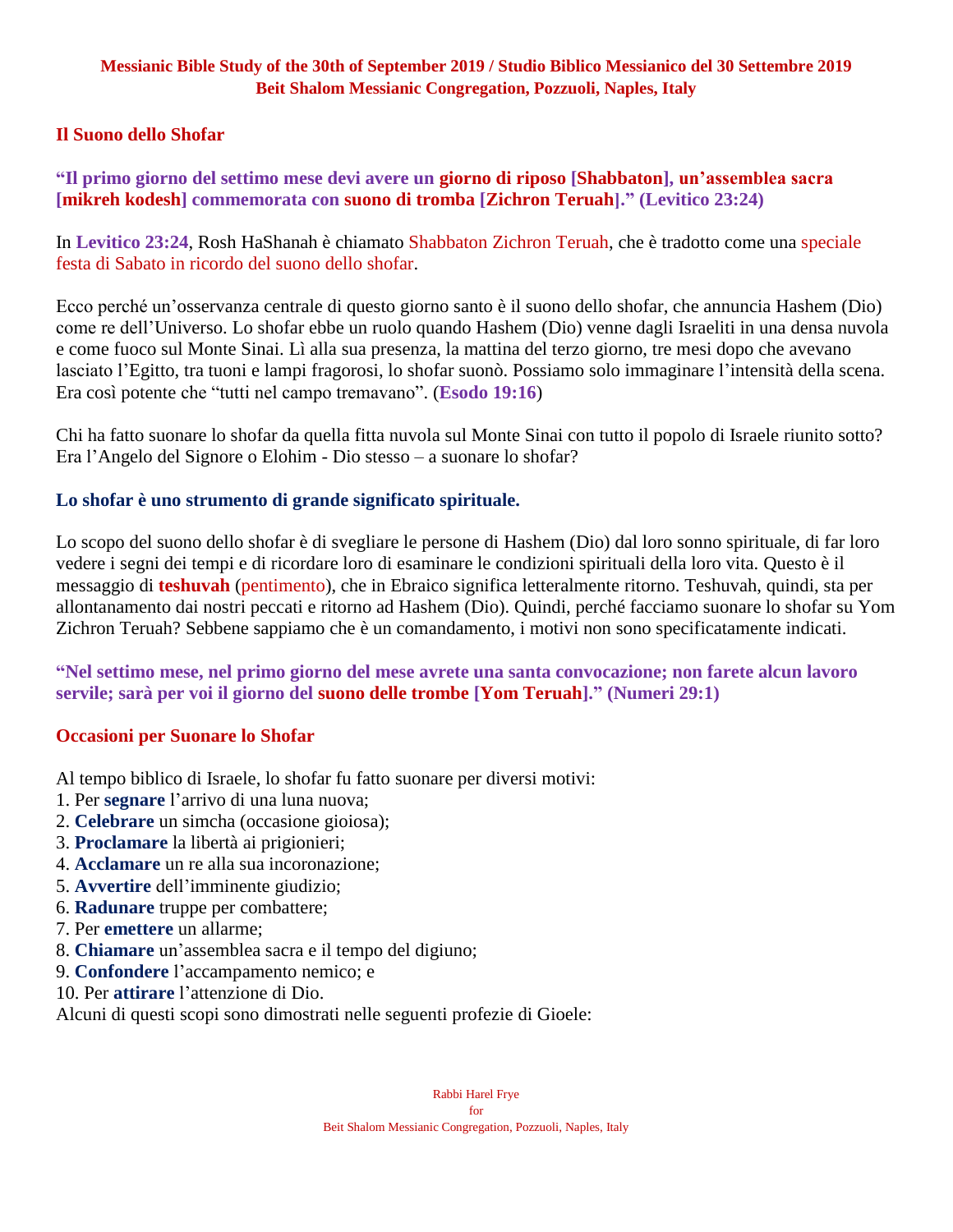### **Suonare lo Shofar Come un Allarme**

**"Suonate la tromba [Shofar] in Sion e date l'allarme sul mio santo monte! Tremino tutti gli abitanti del paese, perché il giorno dell'Eterno viene, perché è vicino. giorno di tenebre e di densa oscurità, giorno di nubi e di caligine. Come l'alba si estende sui monti, viene un popolo numeroso e potente, simile al quale non ci fu mai alcuno prima, né mai più ce ne sarà per molte generazioni future. Stracciate il vostro cuore** 

**e non le vostre vesti e tornate all'Eterno, il vostro DIO, perché egli è misericordioso e pieno di compassione, lento all'ira e di grande benignità, e si pente del male mandato". (Gioele 2:1-2, 13)**

### **Suonare lo Shofar per Chiamare un'Assemblea**

**"Suonate la tromba [Shofar] in Sion, proclamate un digiuno, convocate una solenne assemblea". (Gioele 2:15)**

### **Lo Shofar della Misericordia: il Legame di Isacco**

**"Abrahamo rispose: "Figlio mio, DIO provvederà egli stesso l'agnello per l'olocausto". (Genesi 22:8)**

Poiché lo shofar è un corno di ariete, si può intendere che rappresenti la misericordia di Hashem (Dio), come dimostrato nel Libro della Genesi, quando Hashem (Dio) risparmiò la vita di Isacco.

In obbedienza al comando di Hashem (Dio), Abramo si era preparato a offrire suo figlio sull'altare come sacrificio; tuttavia, fedele alla fede di Abramo, Hashem (Dio) gli tenne la mano e fornì un montone catturato nella boscaglia per il sacrificio (**Genesi 22**).

Sebbene alcuni possano suonare il corno di montone (shofar) per ricordarci della misericordia di Hashem (Dio) verso Abramo, Hashem (Dio) ha rivelato la Sua misericordia a noi ancora di più attraverso Yeshua (Gesù). Non risparmiò la vita del Suo unico Figlio, Yeshua, ma la diede in sacrificio per noi affinché i nostri nomi potessero essere scritti nel Libro della Vita (**Romani 8:32**).

Con questo in mente, è del tutto appropriato che noi, insieme all'intera famiglia di Israele, ci salutiamo in questa stagione con la tradizionale benedizione: *Che il tuo nome sia iscritto nel Libro della Vita!*

**"E nulla d'immondo e nessuno che commetta abominazione o falsità vi entrerà mai, ma soltanto quelli che sono scritti nel libro della vita dell'Agnello". (Apocalisse 21:27, vedi anche Apocalisse 3:5, Esodo 32:32, Salmo 139:16)**

### **Lo Shofar nella Guerra**

**"Il popolo dunque gridò quando i sacerdoti suonarono le trombe [shofarot]; e avvenne che, quando il popolo udì il suono delle trombe [shofarot], lanciò un grande grido, e le mura crollarono sprofondando. Il popolo salì nella città, ciascuno diritto davanti a sé, e s'impadronirono della città". (Giosuè 6:20)**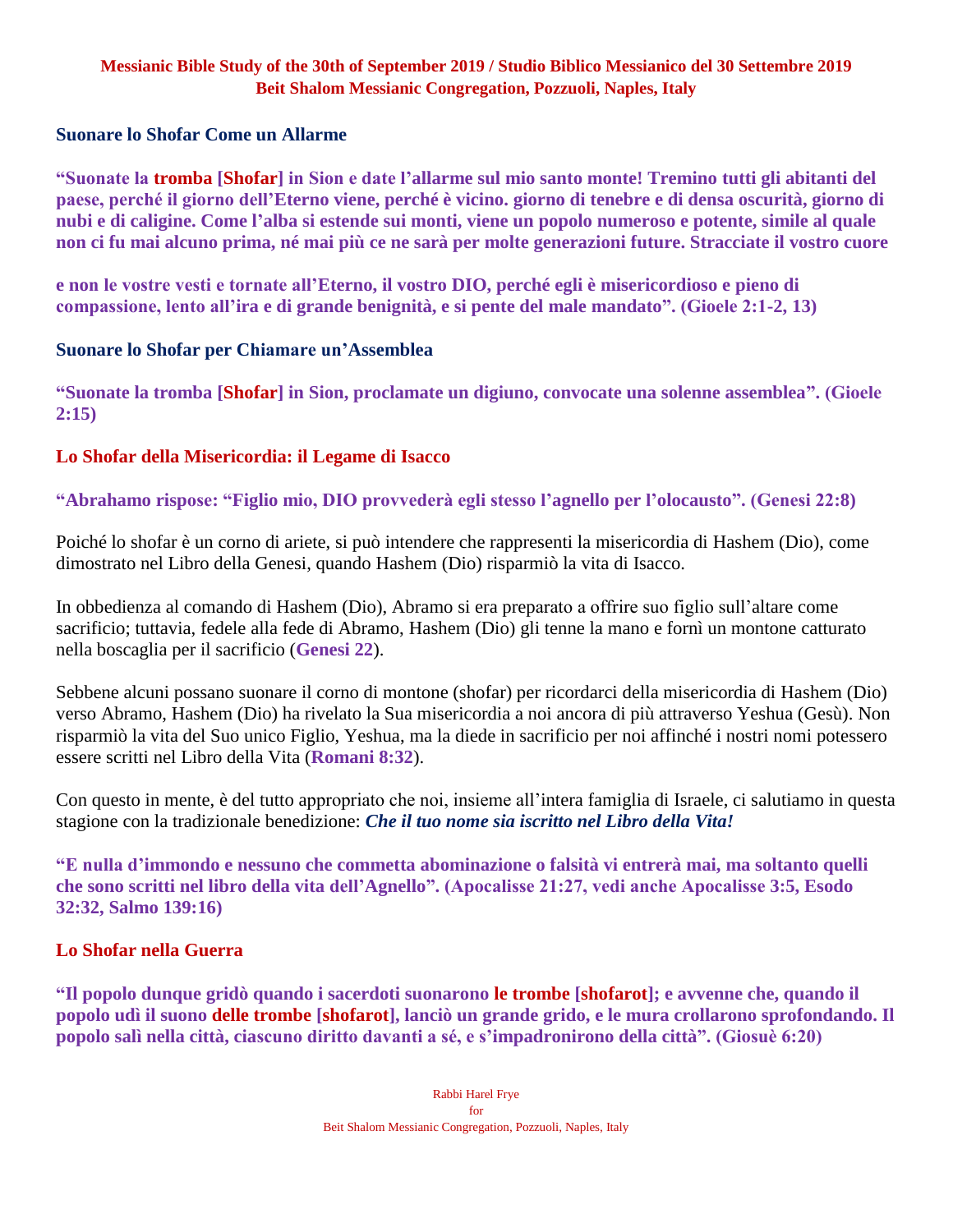La Bibbia contiene molti riferimenti allo shofar usato in battaglia; per esempio, nel Libro di Yehoshua (Giosuè), leggiamo che Giosuè e il suo esercito Israelita presero la città nemica di Gerico con il suono dei shofarot (plurale di shofar). In un altro esempio trovato nel Libro dei Giudici, Gideon e la sua piccola banda di uomini fecero suonare i loro shofarot e ottennero una vittoria sui Madianiti (**Giudici 7:192-5**).

### **"Mentre i trecento uomini suonavano le trombe, l'Eterno fece volgere la spada di ciascuno contro il proprio compagno per tutto l'accampamento." (Giudici 7:22)**

In che modo questo ci riguarda, in quanto persone che oggi conoscono il Dio di Israele?

**La promessa di Dio nel Libro dei Numeri di liberare il Suo popolo quando soffiano lo shofar in battaglia è ancora applicabile: "Quando vai in guerra nella tua terra contro l'avversario che ti opprime, allora suonerai un allarme con le trombe [shofarot]. Allora sarai ricordato davanti al Signore tuo Dio e sarai salvato dai tuoi nemici ". (Numeri 10:9)**

Oggi, lo shofar viene riscoperto come un potente strumento di guerra spirituale. Per questo motivo, viene soffiato non solo nelle Sinagoghe Ebraiche durante gli alti giorni santi, ma anche nelle Congregazioni Ebraiche Messianiche e nelle Chiese Cristiane di tutto il mondo come una dichiarazione di guerra spirituale.

### **Lo shofar del Giudizio Incombente**

Nel capitolo otto del Libro dell'Apocalisse, il giudizio inizia con il suono dello shofar, e la terra è colpita da piaghe che ricordano quelle in Egitto: **"Il primo angelo suonò la tromba, e si fecero grandine e fuoco, mescolati con sangue e furono gettati sulla terra; e la terza parte degli alberi fu interamente bruciata, ed ogni erba verde fu interamente bruciata". (Apocalisse 8:7)**

Il suono dello shofar preannuncerà anche il ritorno di Yeshua (Gesù) e la risurrezione dei morti. Yeshua il Messia tornerà con un grido e la "chiamata dello shofar di Hashem (Dio)".

**"Perché il Signore stesso con un potente comando, con voce di arcangelo con la tromba di Dio discenderà dal cielo, e quelli che sono morti in Yeshua (Cristo) risusciteranno per primi". (1 Tessalonicesi 4:16)**

Nella **1** Lettera ai **Corinzi**, la risurrezione dei morti nel Messia è anche collegata all'ultimo suono dello shofar: **"Ecco, io vi dico un mistero: non tutti morremo, ma tutti saremo mutati in un momento, in un batter d'occhio, al suono dell'ultima tromba; la tromba [shofar] infatti suonerà, i morti risusciteranno incorruttibili e noi saremo mutati" (1 Corinzi 15:51-52)**

### **Lo Shofar che Annuncia Il Re Messia**

**"Poi il settimo angelo suonò la tromba e si fecero grandi voci nel cielo che dicevano: 'I regni del mondo sono divenuti il regno del Signor nostro e del suo Cristo, ed egli regnerà nei secoli dei secoli!" (Apocalisse 11:15)**